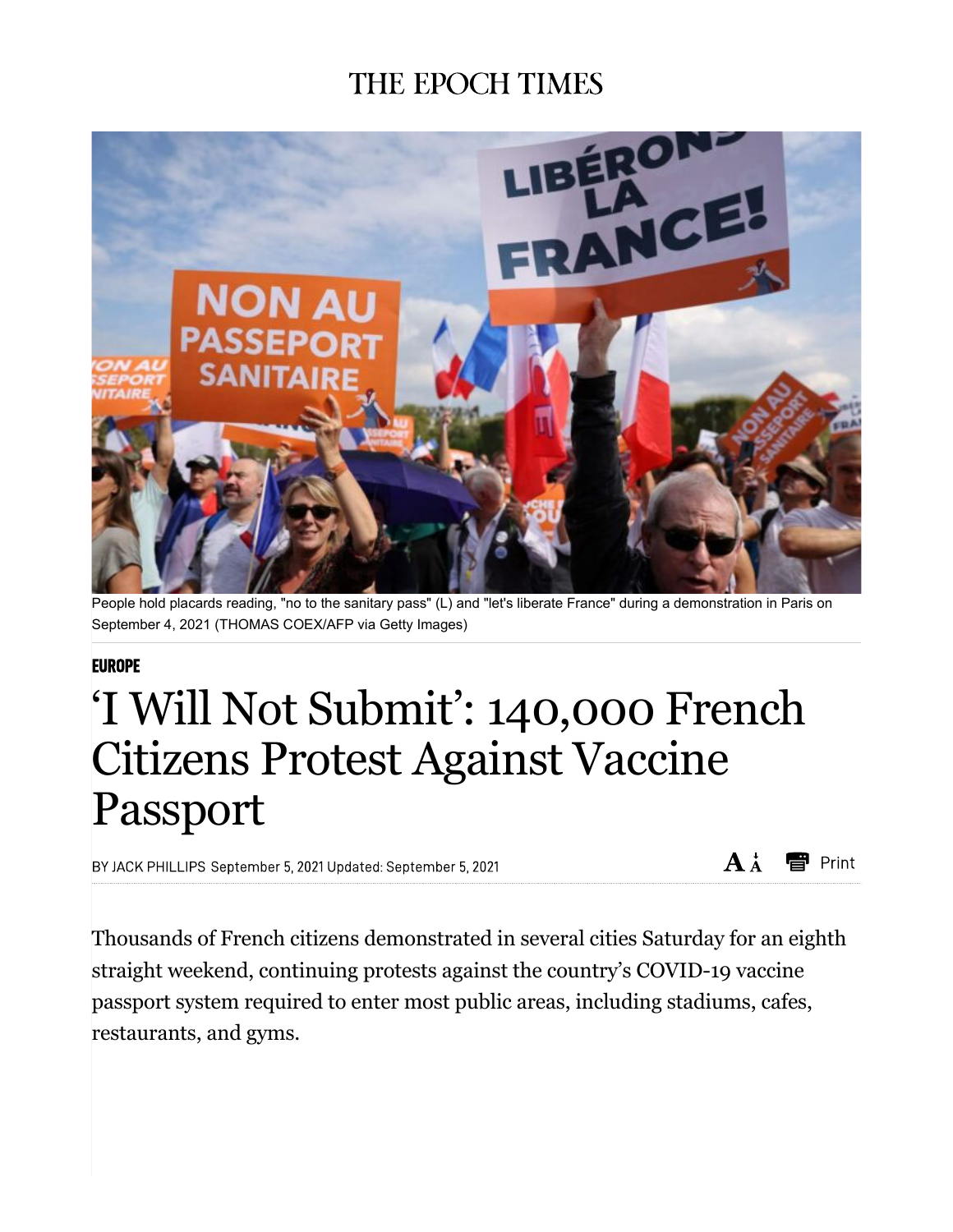The health pass, which was passed by the French Parliament weeks ago, mandates an individual be vaccinated, have a recent negative COVID-19 test, or prove they have fully recovered from the virus. Another law slated to go into effect this month will require all healthcare workers to get the vaccine.

France's Ministry of Interior confirmed to news outlets over the weekend that about 140,000 people partook in demonstrations over the weekend. A week ago, about 170,000 people partook in protests.

While some media outlets have described the mass protests as "anti-vaccine," many of the slogans and signs held by protesters go against vaccine mandates and passports, rather than COVID-19 vaccines themselves. Numerous protesters were seen on Saturday chanting, "liberte," which translates to "freedom."

"We are boycotting this health pass … In the end, this health pass will fall," Florian Philippot, the head of the "Patriots" movement, reported Local Media, and he promised to go on a "general strike" for an indefinite period.

"We will always say 'no' to the sanitary pass. We're not sheep," said a Parisian woman to Ouest France, according to a translation. "No to discrimination, no to bullying. Freedom."

A sign at a protest in Paris read: "I will not submit to health terror."

Under the current vaccine passport law, only adults are eligible. However, that will soon change as all children ages 12 and above will be allowed to get vaccinated on Sept. 30.

Similar vaccine passports were introduced in other European nations, including Italy, Switzerland, Germany, and others, which also drew demonstrations. Over the weekend, protests erupted across Canada recent vaccine passport mandates.

In Toronto, David McLelland, a retired professor who taught at the University of Toronto, said the protesters are "an alliance in protection of human liberty" united by their opposition to the COVID-19 lockdowns and the restriction of freedoms.